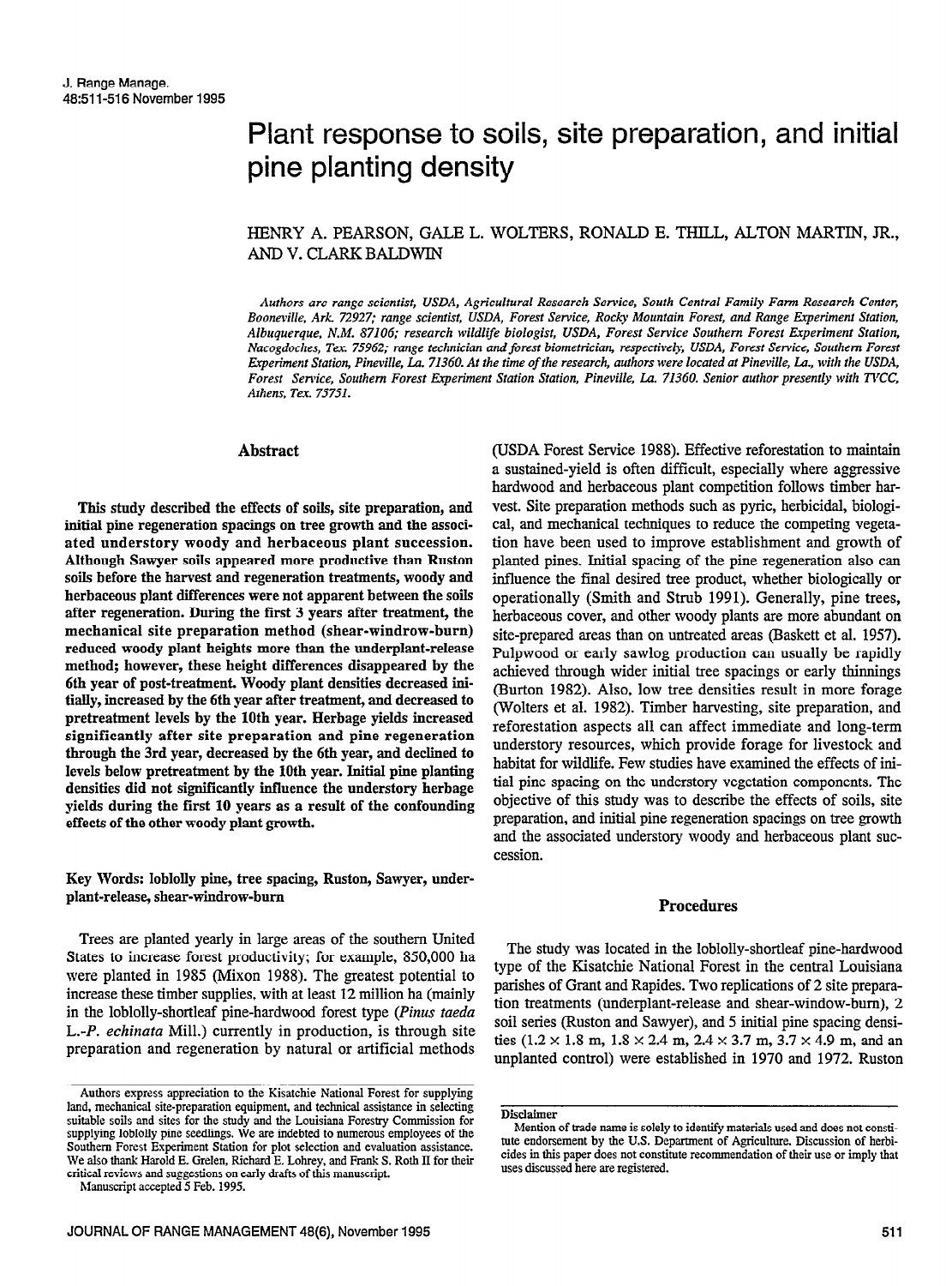soils are loamy textured, well drained, moderately permeable soils, 3 to 8% slopes, with fine sandy loam to clay loam subsoils in the Ultisols order and Aressias Paleudult subgroup; Sawyer soils are slowly to very slowly permeable clays, 1 to 3% slopes, with slowly permeable silty clay subsoils in the Ultisols order and Aquic Paleudult suborder (Walters et al. 1977, Haywood and Burton 1989, 1990). The underplant-release site preparation treatment consisted of prescribed burning to reduce logging slash and residual live plant material; hardwoods 2.5-cm diameter breast height (dbh) and larger were injected with 2,4-dichlorophenoxy acetic acid. The shear-windrow-bum site preparation treatment consisted of shearing blade mounted on a crawler tractor to fell cull pine and hardwood trees, piling the slash into windrows with brush rakes, and burning the piled windrows the following winter. Following site preparation, areas were subdivided into five  $43.9 \times 49.4$  m plots and hand planted with loblolly pine seedlings during January.

Herbaceous vegetation, included botanical composition (%) and yield (kg ha"; oven dry wt), was measured on 20 systematically spaced  $0.89$  m<sup>2</sup> quadrants prior to, and  $1, 2, 3, 6$ , and  $10$ years following site preparation treatments. Floral composition was estimated on each quadrant to the nearest 5% for all species producing 25% or more of the total herbage yield. These estimates were subtracted from 100 and residuals were equally divided among species producing less than 25% of the total herbage. Herbage yields were estimated to the nearest 5  $g/0.89$  m<sup>2</sup>.

Woody plant densities (stems ha<sup>1</sup>), heights (m), and crown  $(m^2)$ ha<sup>-1</sup>) were measured for plants  $\leq$  2.5-cm stem diameter (dbh for trees; ground level diameter for shrubs and vines) on 4 systematically spaced 0.004-ha circular quadrants (3.6-m radius). Woody plant densities (stems ha<sup>1</sup>) and basal areas ( $m<sup>2</sup>$  ha<sup>1</sup>) were measured for plants  $\geq 2.5$ -cm diameter, on four 0.01-ha circular quadrants (5.7-m radius). The diameter (dbh) of trees harvested was estimated from residual stumps. All woody vegetation was measured before, and 1, 2, 3, 6, and 10 years after site preparation.

Data were analyzed by analyses of variance based on 3 experimental design configurations with significance accepted at the 0.10 probability level and the main effects being separated using 0.10 probability level and the main effects being separated using Scheffe's Test (Steel and Torrie 1980). Analysis of the vegetation characteristics before the treatments were applied was done with the basic analysis of variance test between the 2 soils only. The analyses for measurement years 1 through 3 were based on a split anaryses for ineasurement years I through 5 were based on a spire prot design with some, site preparation, and planning spacing as the treatments. For measurement years 6 and 10, the split plot design was modified to only include site preparation and planting spacing treatments. This change was required because major fires and other catastrophic events after year 3 destroyed nearly all of the plots for one replication on the Ruston soil, and many plots of the same replication on the Sawyer soil. Fortunately, in the measurement years 1 through 3 analyses, soil effects on the various vegetation measures were almost never statistically significant (only shrub height in year  $2$  was significant). Therefore, rather than not be able to statistically test results for measurement years 6 and 10, we elected to eliminate the data from the few remaining plots on the Sawyer soils. This left us with only one-half (20) the number of plots we started with  $(40)$ , but it gave us 2 complete replications for the site preparation and planting spacing treatments for analysis in later years. The reader is cautioned that years 6 and 10 results may thus be affected to some degree. because of our procedural change. Common and scientific names<br>of plants in this article follow nomenclature by Hicks and

Stephenson 1978, USDA Forest Service 1974, Grelen and Hughes 1984, Gould 1975, Clewell 1985, and Wolters et al. 1977.

#### Results and Discussion

## Pretreatment Vegetation

Before site treatment, the larger diameter  $(22.5 \text{-} cm)$  tree and shrub densities and basal areas were about 60% greater on Sawyer (1,729 stems ha<sup>-1</sup>, 23.7 m<sup>2</sup> ha<sup>-1</sup>) than on Ruston (1,097 stems ha<sup>-1</sup>, 15.0 m<sup>2</sup> ha<sup>-1</sup>) soils (Table 1). On Ruston soils, black-

#### Table 1. Pretreatment density and basal area of trees and shrubs  $\geq 2.5$ -cm dbh before harvest.

|                                       |        | Density                | Basal area |                        |
|---------------------------------------|--------|------------------------|------------|------------------------|
| Species                               | Ruston | Sawyer                 | Ruston     | Sawyer                 |
|                                       |        | stems ha <sup>-1</sup> |            | $m^2$ ha <sup>-1</sup> |
| Red Maple                             | 57     | 148                    | 0.2        | 0.3                    |
| Hickory                               | 264    | 148                    | 1.8        | 0.9                    |
| Flowering dogwood                     | 57     | 12                     | 0.2        | ť                      |
| Sweetgum                              | 25     | 25                     |            | 0.1                    |
| Shortleaf pine                        | 0      | 136                    |            | 8.7                    |
| Loblolly pine                         | 91     | 457                    | 3.5        | 4.2                    |
| Oaks                                  | 553    | 210                    | 9.2        | 7.8                    |
| Tree huckleberry                      | 42     | 111                    |            | 0.1                    |
| Other trees and shrubs<br>$(11$ spp.) | 8      | 482                    | 0.1        | 1.6                    |
| Total                                 | 1097   | 1729                   | 15.0       | 23.7                   |

jack oak (Quercus marilandica Muenchh.) was the most uniformly distributed and dominant woody species; on Sawyer soils, no tree dominance was observed although red maple (Acer rubrum L.) was uniformly distributed. Woody plant densities and basal

Table 2. Pretreatment density and basal area of trees and shrubs  $\geq$ 2.5-cm dbh following harvest.

|                                       |                              | Density | Basal area             |        |
|---------------------------------------|------------------------------|---------|------------------------|--------|
| Species                               | Ruston                       | Sawyer  | Ruston                 | Sawyer |
|                                       | $-$ - stems ha <sup>-1</sup> |         | $m^2$ ha <sup>-1</sup> |        |
| Red Maple                             | 22                           | 37      | 0.1                    | 0.1    |
| Hickory                               | 74                           | 37      | 0.3                    | 0.2    |
| Flowering dogwood                     | 22                           | 2       | 0.1                    | ť      |
| Sweetgum                              | 5                            | 5       |                        |        |
| Shortleaf pine                        | n                            | 22      |                        | 0.2    |
| Loblolly pine                         | 25                           | 111     | 0.1                    | 0.8    |
| Oaks                                  | 118                          | 40      | 1.7                    | 0.7    |
| Tree huckleberry                      | 15                           | 27      |                        |        |
| Other trees and shrubs<br>$(11$ spp.) | 3                            | 119     |                        | 0.2    |
| Total                                 | 284                          | 400     | 2.3                    | 2.2    |

are as were greatly reduced by time  $\mathcal{L}_{\mathcal{A}}$ areas were greatly reduced by timber harvest (Table 2).

Before treatment, the smaller stem diameter  $(<2.5$ -cm) woody plants greatly exceeded the densities of the larger woody stems on both soils (Tables 1, 2, and 3). American beautyberry (Callicarpa americana L.) was dominant, with arrow-wood (Viburnum dentatum L.), southern red oak (Q. falcata Michx.), and red maple subdominant, on Sawyer soils. American beauty-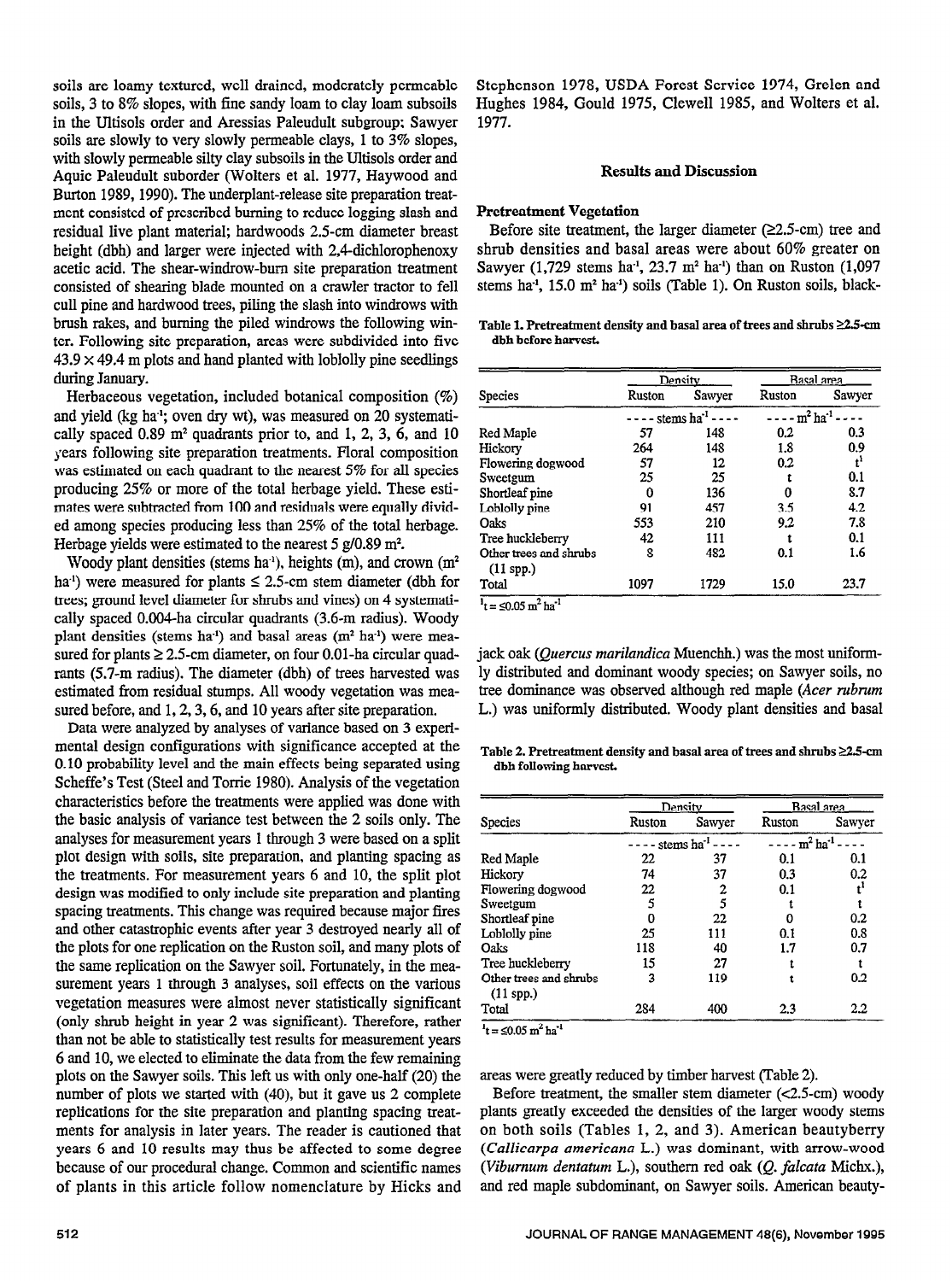Table 3. Pretreatment density and canopy cover of trees, shrubs, and vines <2.5-cm stem diameter.

|               | <b>Species</b><br>identified |    | Density                            |        | Canopy cover    |        |
|---------------|------------------------------|----|------------------------------------|--------|-----------------|--------|
| Plant type    | Ruston                       |    | Sawyer Ruston                      | Sawyer | Ruston          | Sawyer |
|               | $--- no. ---$                |    | $-$ - stems ha <sup>-1</sup> - - - |        | $---m2 ha-1---$ |        |
| <b>Trees</b>  | 16                           | 12 | 3730                               | 6337   | 519             | 591    |
| <b>Shrubs</b> | 6                            | 11 | 2636                               | 8251   | 757             | 847    |
| Vines         | 7                            | 7  | 6956                               | 5807   |                 |        |
| Total         | 29                           | 30 | 13322                              | 20395  | 1276            | 1438   |

berry and shining sumac (Rhus copallina L.) were the principal species on Ruston soils. Tree huckleberry (Vaccinium arborum Marsh.) was less abundant but was common on both soils.

Grape (Vitis spp.) was the most abundant vine species on both soils. Poison ivy (Toxicodendron radicans (L.) Kuntze) was common on Ruston soils while cross-vine (Bignonia capreolata L.) and yellow jessamine (Gelsemium sempervirens (L.) Ait.) were abundant on Sawyer soils.

Pretreatment herbage yields were greater on Sawyer than on Ruston soils (Table 4). Since the Sawyer soils also supported

Table 4. Pretreatment herbage yields.

|                 | Species identified |               | Yields                           |        |  |
|-----------------|--------------------|---------------|----------------------------------|--------|--|
| Plant type      | Ruston             | Sawyer        | Ruston                           | Sawyer |  |
|                 |                    | $--- no. ---$ | $---kg$ ha <sup>-1</sup> - - - - |        |  |
| Grasses         | 16                 | 12            | 185                              | 309    |  |
| Sedges & rushes |                    |               | 2                                | 27     |  |
| Forbs           | 22                 | 19            | 59                               | 45     |  |
| Ferns           |                    | 0             |                                  | 0      |  |
| Total           | 40                 | 32            | 247                              | 381    |  |

Less natural pine regeneration occurred within the more dense pine survival rate than the  $2.4 \times 3.7$  m spacing; other spacing densities were not different during that year. By the 10th year, artificially planted pine survival rates averaged 78% and were not different among the spacing densities.

survival rates averaged 83%, slightly higher than the 1st year, indicating either sampling error or additional natural seedling

establishment indistinguishable from the planted pines. In the 3rd year, the  $3.7 \times 4.9$  m spacing had a significantly lower loblolly

initial spacing treatments; wider spacings had more open ground

Table 6. Density of loblolly pines at various spacings aad dates.

|                   | Planted           | 151    | $2^{rd}$          | 10 <sup>th</sup> |
|-------------------|-------------------|--------|-------------------|------------------|
| Spacings (m)      | pines             | vear   | year              | year             |
|                   |                   |        | stems $ha^{-1}$ . |                  |
| $3.7 \times 4.9$  | 580d <sup>1</sup> | 474d   | 472d              | 1,596b           |
| $2.4 \times 3.7$  | 1,146c            | 973c   | 981c              | 1,388b           |
| $1.8 \times 2.4$  | 2,258b            | 1,744b | 1,596b            | 1,811b           |
| $1.2 \times 1.8a$ | 4.451a            | 3,638a | 3.749a            | 3.011a           |

<sup>1</sup>Within column, means with the same lowercase letter are not significant at  $P \le 0.10$ .

greater woody plant densities, it appeared initially that these soils were more productive than the Ruston soils. However, great variability occurred among herbaceous plants on both soils. Longleaf uniola (Chasmanthium sessiliflorum (Poir.) Yates) and spike uniola (C. laxum (L.) Yates) combined produced about 55% of the herbage on Sawyer soil less than 5% on Ruston soils. On the other hand, pinehill bluestem (Schizachyrium scoparium var. divergens (Hack.) Gould) and broomsedge bluestem (Andropogon virginicua L.) together produced 40% on Ruston soils but less than 5% on Sawyer soils. Low panicums (Dichanthelium spp.) were a major herbaceous component on both soils as was spreading panicum (Panicum anceps var. rhizomatum (Hitchc. & Chase) Fern.) on the Sawyer soils. Tickclover (Desmodium spp.) and common carpet grass (Axonopus affinis Chase) were important herbage producers on Ruston soil while sedges and spreading panicum were important on Sawyer soils. Threeawn (Aristida spp.) was less abundant but produced similarly on both soils.

## Post-treatment Vegetation

Pine Regeneration-Pine survival rates the 1st year after planting averaged 82%; survival rate differences were not observed among the initial spacing densities (Table 5). Third year

and, consequently, more natural regeneration (Table 6). Between the 3rd and 10th years after artificial pine regeneration, many of the natural loblolly pine seedlings became indistinguishable from the artificially planted pines. Ten-year-old loblolly pine heights (8.7 m) and diameters (dbh's) (10.4 cm) were not different among the initial pine spacing densities.

Trees  $(≥2.5-cm dbh)$ —By the 6th year after pine regeneration, woody plant densities for trees  $\geq 2.5$ -cm diameter (dbh) were not different between soils, between site preparation treatments, or among initial pine planting densities, except for sweetgum (Liquidambar styraciflua L.). Sweetgum had significantly more stems on the 2.4  $\times$  3.7 m pine spacings (358 stems ha<sup>-1</sup>) than on the  $1.8 \times 2.4$  m (49 stems ha<sup>-1</sup>) and  $1.2 \times 1.8$  m (74 stems ha<sup>-1</sup>) spacings; other spacings had intermediate sweetgum densities and were not different from each other. Densities of red maple (284 stems ha<sup>1</sup>), oaks (Quercus spp. 210 stems ha<sup>1</sup>), sweetgum (198 stems ha-') were consistently high especially on unplanted control treatments; even loblolly pine densities were high on the unplanted controls (309 stems ha-'). Woody plant densities varied from 877 to 1,803 stems ha' across the various spacings. Basal areas of the woody stems  $\geq 2.5$ -cm dbh were only 2.0 m<sup>2</sup> ha<sup>-1</sup> by the 10th year, of which  $0.1 \text{ m}^2$  ha<sup>-1</sup> was natural pine (42 stems ha<sup>-1</sup>).

Trees  $(<2.5$ -cm dbh)-Trees with stems  $<2.5$ -cm diameter

Table 5. Survival of planted loblolly pines by various spacings and dates.

|                   | 1 <sup>st</sup>  | $2^{rd}$ | 10 <sup>th</sup> |
|-------------------|------------------|----------|------------------|
| Spacings (m)      | vear             | vear     | vear             |
|                   |                  | - % -    |                  |
| $3.7 \times 4.9$  | 82 <sup>al</sup> | 80b      | 80a              |
| $2.4 \times 3.7$  | 85a              | 86а      | 78a              |
| $1.8 \times 2.4$  | 77a              | 82ab     | 80a              |
| $1.2 \times 1.8a$ | 84ab             | 84ab     | 74a              |
| Average           | 82               | 83       | 78               |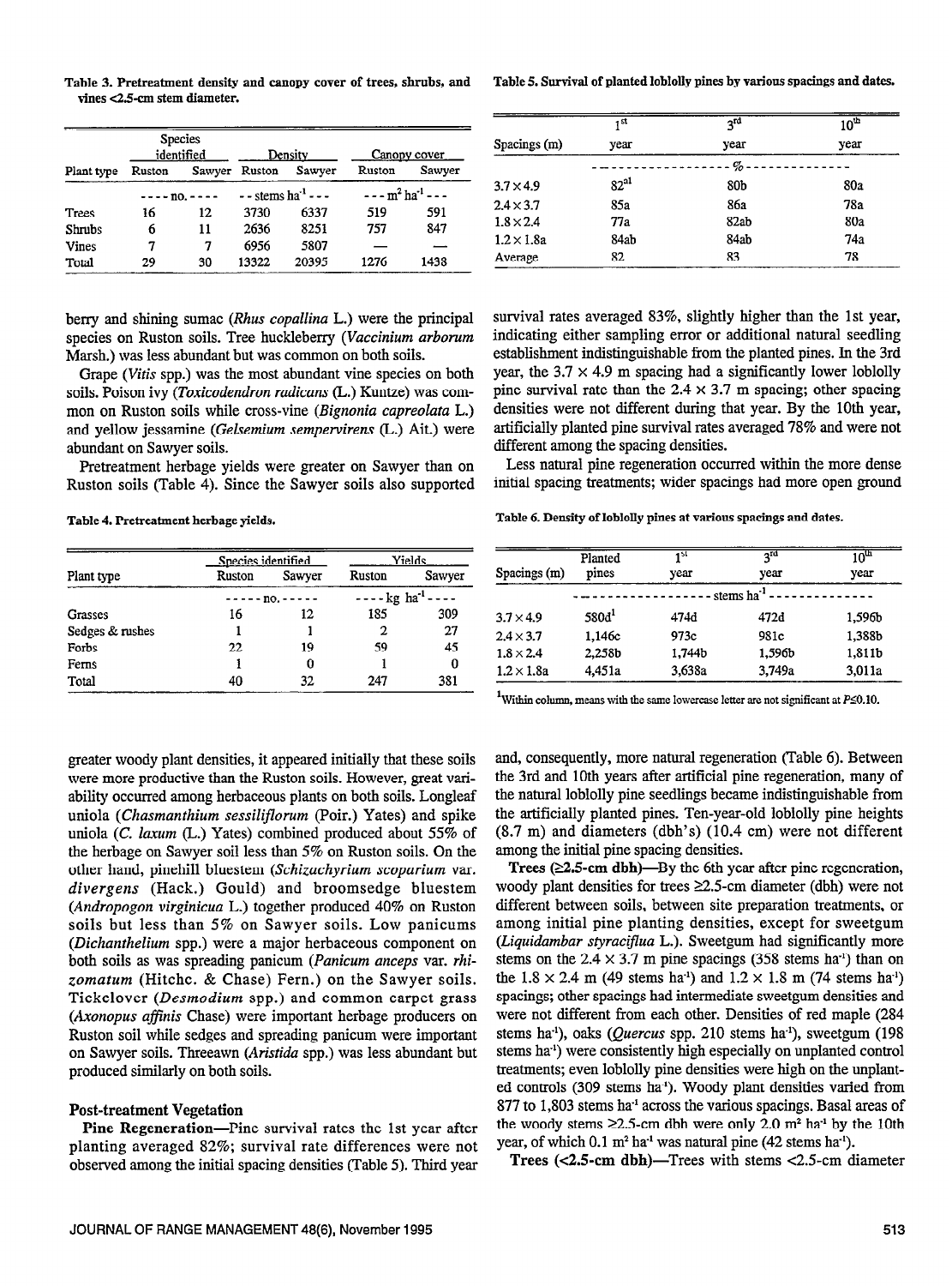(dbh) remained relatively constant, varying from 5,017 stems ha' during the 1st year to 3,663 the 2nd year, 3,097 the 3rd year, 5,224 the 6th year, and 5,996 the 10th year, yearly fluctuations were the result of the new woody plant establishment which were shaded out or grew into the larger dbh category by the 10th year. principal tree species during the 10th year were flowering dogwood (Cornus florida L.), white oak (Quercus alba L.), southern red oak, and mockernut hickory (Carya tomentosa (Poir.) Nutt.). Woody plant sprout densities were not different between the Ruston and Sawyer soils, between the underplant-release and shear-windrow-bum site preparation treatments, or among the initial pine spacings during the post-treatment years.

Tree heights (stems  $<$ 2.5-cm dbh) were significantly influenced by site preparation treatments during the first 3 years after treatment; heights averaged 1.1, 1.9, and 2.9 m during lst, 2nd, and 3rd years on the underplant-release and 0.6, 1.4, and 1.6 m on the shear-windrow-bum treatment, respectively. By the 6th year, tree heights averaged 4.7 m and were not different between site preparation treatments. For trees <2.5-cm diameter (dbh) heights were not different between soils or among the initial pine spacings for any of the post-treatment years.

Canopy covers (crown cover/plant  $\times$  trees/ha) of trees with stems c2.5-cm diameter (dbh) were not different among initial pine spacings or between soils but were different between site preparation treatments during the 2nd and 3rd post-treatment years. Canopy cover  $(355 \text{ m}^2 \text{ ha}^1)$  was not different between site preparation treatments during the 1st year. Canopy cover on the proputation available danny are 1st jour. Campy cover on the underplant-release treatments averaged 1,036 m<sup>2</sup> ha<sup>-1</sup> and 1,192 m<sup>2</sup> ha<sup>-1</sup> during the 2nd and 3rd post-treatment years and 259 m<sup>2</sup>  $h_{\text{max}}$  and  $g_{\text{max}}$  and  $g_{\text{max}}$  on the shear-windrow-bum treatment, respectively.  $\frac{1}{2}$  and  $\frac{1}{2}$  in the 3rd group wind  $\frac{1}{2}$  contribution  $\frac{1}{2}$  in  $\frac{1}{2}$  in  $\frac{1}{2}$  in  $\frac{1}{2}$  in  $\frac{1}{2}$  in  $\frac{1}{2}$  in  $\frac{1}{2}$  in  $\frac{1}{2}$  in  $\frac{1}{2}$  in  $\frac{1}{2}$  in  $\frac{1}{2}$  in  $\frac{1}{2}$ avery. The she year accrease in canopy cover from the zna year growth which shifted some trees into the X<sub>2</sub>.5-cm distribution some trees into the X<sub>2</sub>.5-cm dbh category. growth which shifted some trees into the  $\geq 2.5$ -cm dbh category. Canopy cover differences between the underplant-release and shear-windrow-burn treatments disappeared by the 6th year; at that time, tree  $<$ 2.5-cm dbh canopies averaged 5,908 m<sup>2</sup> ha<sup>-1</sup> (Fig. 1). By the 10th year, the midstory tree canopies decreased to 477  $m^2$  ha'.

 $Shrubs—Shrub$  densities ( $<$ 2.5-cm stem diameter) varied from



Fig. 1. Woody canopy cover and herbage yields with and without artificial pine regeneration.

5,832 stems ha' during the 1st post-treatment year to 8,403 during the 2nd year, 3,470 the 3rd year, 4,550 the 6th year, and 5,996 the 10th year. During the 10th year, the principal shrubs were American beautyberry, shinning sumac, and Elliott blueberry (Vaccinium elliottii Chapm.). Shrub densities were not different between soils, between site preparation treatments, or among the initial pine spacings during post-treatment.

Shrub heights differed between site preparation treatments during the first 3 years following treatment; shrub heights averaged 0.8, 1.2, and 1.6 m during lst, 2nd, and 3rd years of post-treatment on the underplant-release and 0.4, 0.6, and 0.8 m on the shear-windrow-bum treatments, respectively. Shrub heights did not differ by the 6th year, when heights averaged 3.1 m. Shrub heights differed between soils only during the 2nd post-treatment year when heights were 0.7 m on Ruston soils and 1.2 m on Sawyer soils. Shrub heights among pine spacing densities differed only during the 1st post-treatment year, being highest on the  $2.4 \times 3.7$  m spacing (0.7 m) and lowest on the unplanted control (0.5 m); heights did not differ (0.6 m) for the other spacings. Shrub heights between soils, between site treatments, or among pine spacings were not different by the 6th year.

Canopy covers of shrubs with stems (<2.5-cm diameter did not differ among pine spacings or soils but did differ between site preparation treatments during the 1st and 3rd years post-treatment, with average canopies of 183 and 109  $m<sup>2</sup>$  ha<sup>-1</sup> on the shearwindrow-burn treatment and  $412$  and  $245$  m<sup>2</sup> ha<sup>-1</sup> on the underplant-release treatments, respectively. Shrub canopies during the 2nd (594 m<sup>2</sup> ha<sup>-1</sup>), 6th (2,287 m<sup>2</sup> ha<sup>-1</sup>), and 10th (633 m<sup>2</sup> ha<sup>-1</sup>) years did not differ between site preparation treatments.

who direct convent one preparation dentities.<br>Where a Wesdie star densities within the study areas were  $44.48$ , 5,790, 5,688, 10,275, and 5,996 stems have in Ist, and  $4.4$ 4,142, 5,790, 5,688, 10,275, and 5,996 stems ha<sup>1</sup> during the 1st, 2nd, 3rd, 6th, and 10th years post-treatment respectively. During the 10th year, vine densities were the lowest for the post-treatment period, due to the closing canopy; the most prevalent vines were greenbriers (Smilax rotundifolia L., S. glauca Walt., S. bona-nox L.), muscadine grapes (Vitus rotundifolia Michx.), and blackberries (Rubus spp.). Vine density did not differ significantly between soils, between site preparation treatments, or among pine spacing densities for any of the years.

Herbage—Herbage yields increased significantly the 1st year after site and pine regeneration treatments, continued increasing through the 2nd year, and leveled during the 3rd year (Fig. 1). By the 6th year, herbage yields decreased on all treatments, including the unplanted controls. During the 6th year, herbage yields on the unplanted controls were 48% higher (924 kg ha') than on the pine regenerated areas (626 kg ha<sup>1</sup>), regardless of spacing density. Apparently the pine and other woody plant midstory and overstory "out-competed" the herbage for light, nutrients, and water. By the 10th year, herbage yields were well below pretreatment levels as a result of the regenerated pines and other woody plant regrowth, even on the unplanted controls. These responses are similar to results from other Louisiana and Texas studies where yields increased through the 3rd and 4th year but decreased substantially by the 5th and 6th year (Tiarks and Haywood 1986, Stransky and Halls 1981, Stransky et al. 1986).

Herbage botanical composition groups responded differently through the first 6 years (Table 7). Grasses dominated the sites during pretreatment while forbs were less than 20%. By the end of the 1st year after treatment, forbs increased to more than  $50\%$ of the botanical composition, indicating their rapid response to site disturbance and competititon removal. By the 6th year, grass-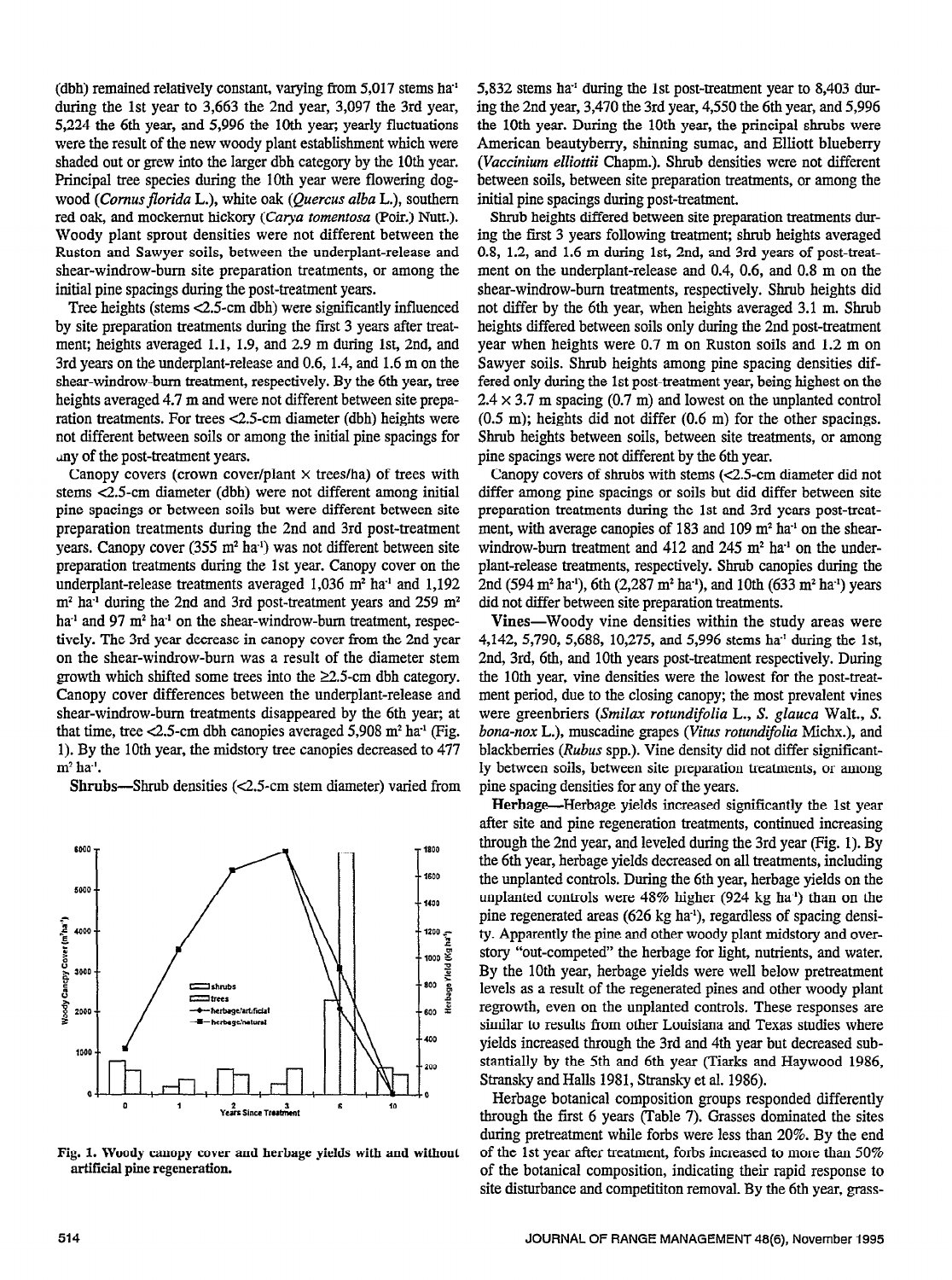Table 7. Botanical composition of herbage before and after loblolly pine plantings.

| Plant           | Years since planting |                 |                 |                 |                 |               |
|-----------------|----------------------|-----------------|-----------------|-----------------|-----------------|---------------|
| groups          | Pretreatment         | 1 <sup>st</sup> | 2 <sup>nd</sup> | 3 <sup>rd</sup> | 6 <sup>th</sup> | $10^{\rm th}$ |
|                 |                      |                 |                 | q,              |                 |               |
| Grasses         | 79.1                 | 42.7            | 56.6            | 66.5            | 79.3            | 78.3          |
| <b>Bluestem</b> | 20.2                 | 18.9            | 27.5            | 35.0            | 14.2            | 1.5           |
| Panicums        | 14.0                 | 9.8             | 13.2            | 13.5            | 6.3             | 5.1           |
| Paspalums       | 0.6                  | 0.8             | 2.2             | 1.4             | 0.9             | 1.8           |
| Uniolas         | 33.2                 | 3.3             | 9.5             | 13.9            | 55.4            | 62.5          |
| Others          | 11.0                 | 9.9             | 4.2             | 2.5             | 2.7             | 7.4           |
| Grasslikes      | 4.4                  | 3.3             | 6.8             | 7.9             | 8.8             | 2.3           |
| <b>Rushes</b>   | 0                    | 0.4             | 5.5             | 6.2             | 8.1             | 1.4           |
| Sedges          | 4.4                  | 2.7             | 1.3             | 1.7             | 0.7             | 0.9           |
| Forbs           | 16.4                 | 54.1            | 36.6            | 25.6            | 11.9            | 19.4          |
| Composites      | 5.1                  | 41.7            | 23.3            | 17.6            | 7.4             | 3.4           |
| Legumes         | 4.8                  | 1.5             | 3.1             | 3.0             | 1.1             | 9.2           |
| Others          | 6.5                  | 11.0            | 10.2            | 5.1             | 3.4             | 6.9           |

es were again dominant, with uniolas being most abundant and remaining so through the 10th year. Bluestems, 2nd in abundance during pretreatment, became the dominant grass in the 3rd year as a result of the overstory removal. By the 6th year, bluestems reverted again to 2nd place, similar to the pretreatment. These results are similar to studies in Florida where composites appeared first after site preparation, followed by perennial grasses (Grelen 1962). Thirteen years later, wood plants on the Florida site were still sparse while dog-fennel (*Eupatorium compositifoli*um Walt.) and broomsedge bluestem (Andropogon virginicus L.) were common (Hebb 1971). In Texas studies, herbages increased more than woody plants during the early years after site preparation (Stransky and Halls 1978) while in Florida, site preparation actually reduced herbaceous cover and yield the 1st year but outproduced untreated sites by the 2nd and 3rd years (Beckwith 1964). In other Florida studies, herbage yields peaked in 2 to 4 years while woody plants peaked later (Umber and Harris 1974).

No differences in herbage production were found among the various pine spacings. Apparently woody plants (trees, shrubs, and vines), other than planted pines, obscured any influences of the initial pine spacings. Only during the 3rd year were any of the herbaceous species groups significantly influenced by pine spacing; paspalum yields were highest on the  $1.2 \times 1.8$  m spacings, intermediate on the unplanted clearcuts,  $3.7 \times 4.9$  m and 2.4  $\times$ 3.7 m spacings, and least on the  $1.8 \times 2.4$  m spacing. Uniolas yielded more on  $1.8 \times 2.4$  m spacings, were intermediate on 3.7  $\times$ 4.9 m spacings, and were least on unplanted clearcuts,  $2.4 \times 3.7$ m and  $1.2 \times 1.8$  m spackings. Since uniolas are shade tolerant, they were expected to increase under the denser pine spacings; however, the other woody plants (trees, shrubs, and vines) masked the initial pine spacing influence.

## **Conclusions**

Generally, no differences in plant responses occurred because of soils. Although trees, shrubs, and herbage yielded more on Sawyer soils than Ruston soils before site treatment and pine regeneration, they were not different after treatment, except during the 2nd year post-treatment when shrub heights were greater on Sawyer soils than Ruston soils. These differences disappeared by the 3rd year.

Although tree densities were originally reduced by the site preparation, they were not influenced differently between the 2 methods, indicating that either technique would be satisfactory. Shrub heights during the first 3 years were greater on underplantrelease treatments than on shear-windrow-burn treatments, but these differences disappeared by the 6th year. Vine densities and herbage yields were not affected by the 2 site preparation methods, which is contrary to other Louisiana studies where mechanically prepared sites had greater herbage yields than underplantrelease sites (Haywood et al. 1981).

Initial pine regeneration spacings had little influence on the herbaceous and woody plant responses, at least in the long term. Wide spacings had more natural pine regeneration than close spacings as a result of the additional open canopy. Planted pine heights and dbhs were not different after 10 years as a result of the initial pine spacings. Vine density differences were not affected by initial pine spacings.

Understory and midstory trees were consistently present and abundant on the sites but generally were not influenced by the different soils, different site preparation methods, or different initial pine spacings; only sweetgum was significantly affected by the initial pine spacings.

The general treatment was that herbages increased during the first 3 years following site preparation and pine regeneration but decreased by the 6th year and thereafter. By the 10th year, herbage yields were below pretreatment levels as a result of the pine and other wood plant growth.

Woody plants respond slower than herbaceous plants following site preparation; in our study, no woody plant cover changes were apparent during the first 3 years but increased nearly 10 fold by the 6th year, indicating its rapid recovery to site preparation after the 3-year delay. Woody plants decreased to pretreatment levels by the 10th year as a result of crown closure by the overstory trees.

### **Management Implications**

Since tree and forage responses were similar among soils, site preparation, and pine spacing, silvicultural and livestock management approaches would apply regardless of treatment. Forage yields increase after removal of the tree overstory until the subsequent pine regeneration again overtops the understory vegetation and forages decrease. The increased forage yields potentially provide substantial livestock grazing during the early pine regeneration years; however, careful management of the livestock in the newly established stands is required to prevent livestock damage to the young pines. After 4 to 6 years, the tree and shrub midstory and overstory appreciably reduces forage yields, thus requiring livestock reductions on regeneration areas. Likewise, woody plants used as food for wildlife, increase during the early years following overstory tree removal and decrease after canopy closure at 6 to 8 years of age. Understory vegetation produced during the early successional stages of the pine regeneration process provides abundant wildlife habitat, especially for deer but also for birds and other ground dwelling animals.

#### **Literature Cited**

Baskett, T.S., R.L. Dunkeson, and S.C. Martin. 1957. Response of forage to timber stand improvement in the Missouri Ozarks. J. Wildlife Manage. 21:121-126.